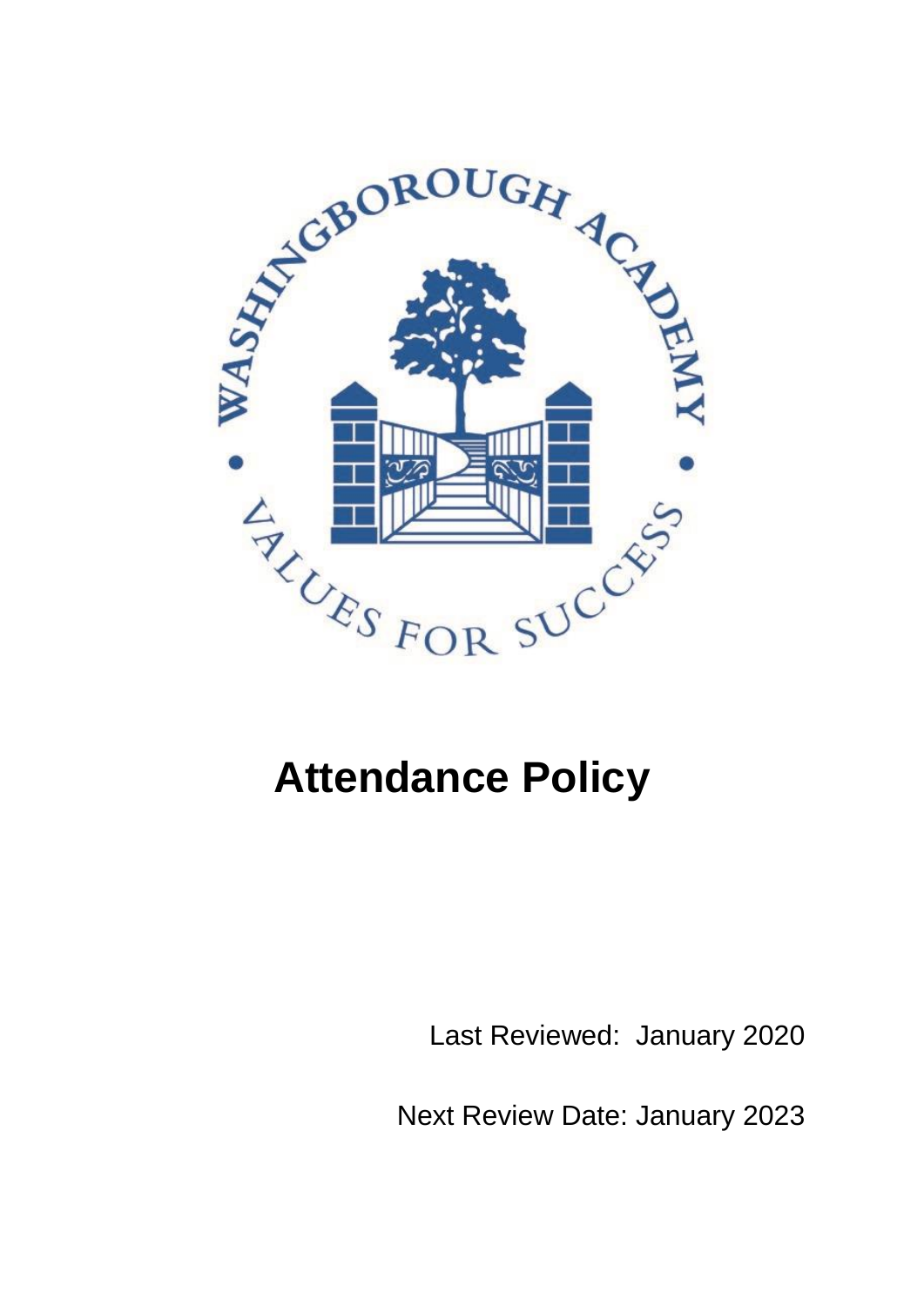

At Washingborough Academy we expect all children on roll to attend every day when the school is in session, as long as they are fit and healthy enough to do so. We do all we can to encourage the children to attend, and to put in place appropriate procedures. We believe that the most important factor in promoting good attendance is development of positive attitudes towards school. To this end, we strive to make our school a happy and rewarding experience for all children. We will also make the best provision we can for those children who, for whatever reason, are prevented from coming to school.

# **MISSION STATEMENT**:

Washingborough Academy is committed to providing a full and efficient education for all pupils. The school believes sincerely that all pupils benefit from the education it provides and therefore from regular school attendance1. The School will do as much as it can to ensure that all pupils achieve maximum possible attendance and that any problems affecting attendance will be dealt with as quickly as possible.

## **IMPLEMENTATION:**

This policy has regard to The Education (Pupil Registration) (England) Regulations 2006 and The Education (Pupil Registration) (England) (Amendment) Regulations 2013 and the Lincolnshire County Council "Non School Attendance Prosecution Policy".

## **AIMS:**

It is recognised that:

- All pupils of statutory school age have an equal right to access an education in accordance with the National Curriculum regulations.
- No pupil should be deprived of their opportunity to receive an education that meets their needs and personal development.
- In the first instance, it is the responsibility of pupils and their parents to ensure attendance at school as required by law.
- Some pupils and their parents may need to be supported and rewarded at some stage in meeting their attendance obligations and responsibilities.
- Situations beyond the control of pupils and/or parents may impact on attendance. We will, with the agreement and support of parents, work in partnership (possibly with external agencies) to resolve these.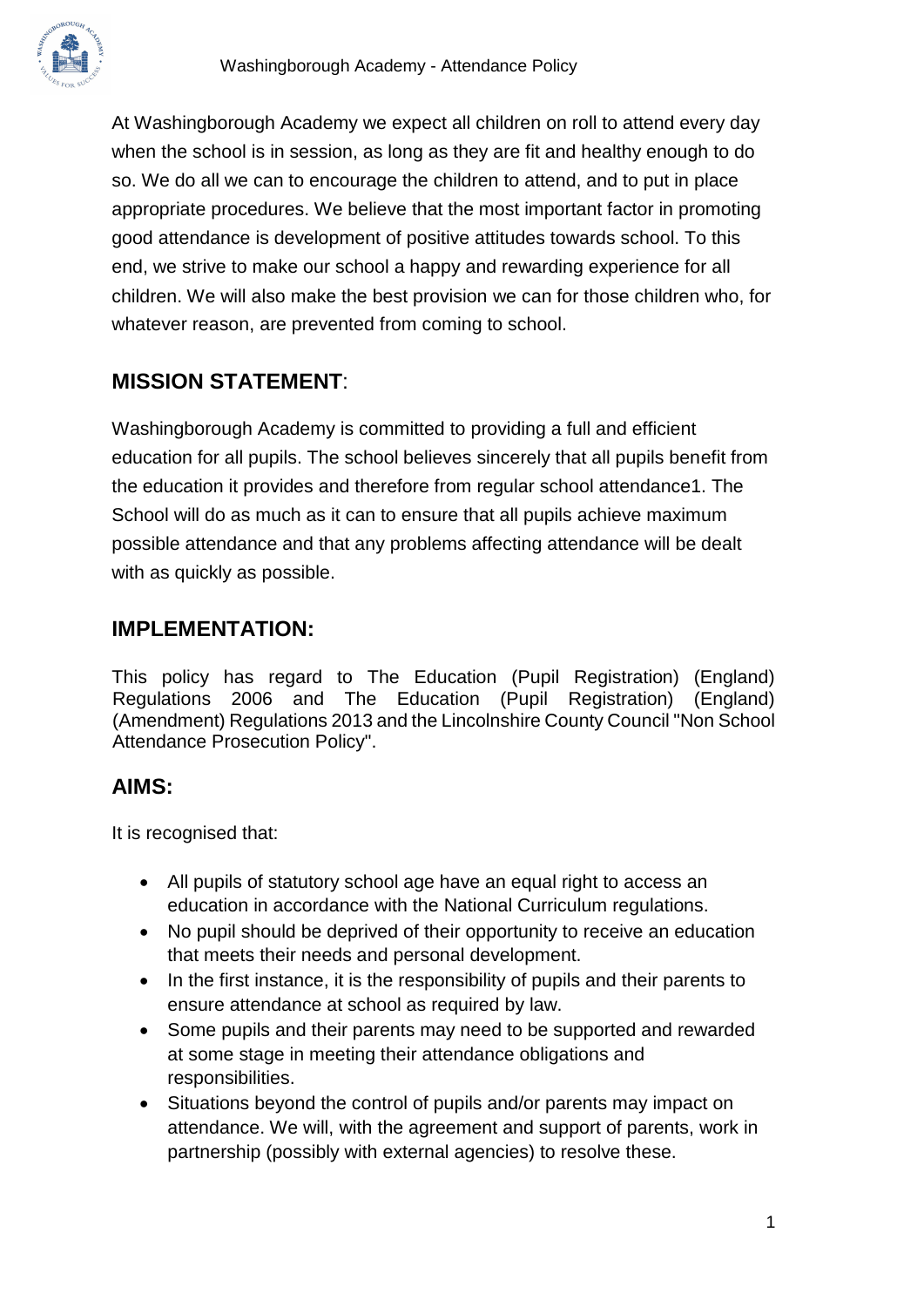Regular school attendance is defined by the school as full time, for 100% of the sessions when the school is open, unless a pupil is medically unfit to be at school or the headteacher has authorised an absence for exceptional purposes.

• The vast majority of pupils want to attend school to learn, to socialise with their peer group and to prepare themselves fully to take their place in society as well-rounded and responsible citizens with the skills, knowledge and understanding necessary to contribute to the life and culture of their communities.

# **EXPECTATIONS:**

## **We expect the following from all our pupils:**

- That they attend school regularly.
- That they will arrive on time and be appropriately prepared for the day.
- That they will tell a member of staff about any problem or reason that may prevent them from attending school.

## **We expect the following from parents:**

- To ensure their children attend school regularly and punctually.
- To ensure that they contact the school as soon as is reasonably practical whenever their child is unable to attend.
- To ensure that their children arrive in school well prepared for the school day and to check that they have done their homework.
- To contact the school in confidence whenever any problem occurs that may affect their child's performance in school.

## **Parents and pupils can expect the following from school:**

- Regular, efficient and accurate recording of attendance
- Early contact with parents when a pupil fails to attend school without providing good reason.
- Immediate and confidential action on any problem notified to us.
- A quality education

# **ENCOURAGING ATTENDANCE THROUGH GOOD PRACTICE**

#### **Attendance is encouraged in the following ways:**

- Accurate completion of the registers at the beginning of each session
- Newsletter updates
- Annual reports to parents
- Feedback at parents' evenings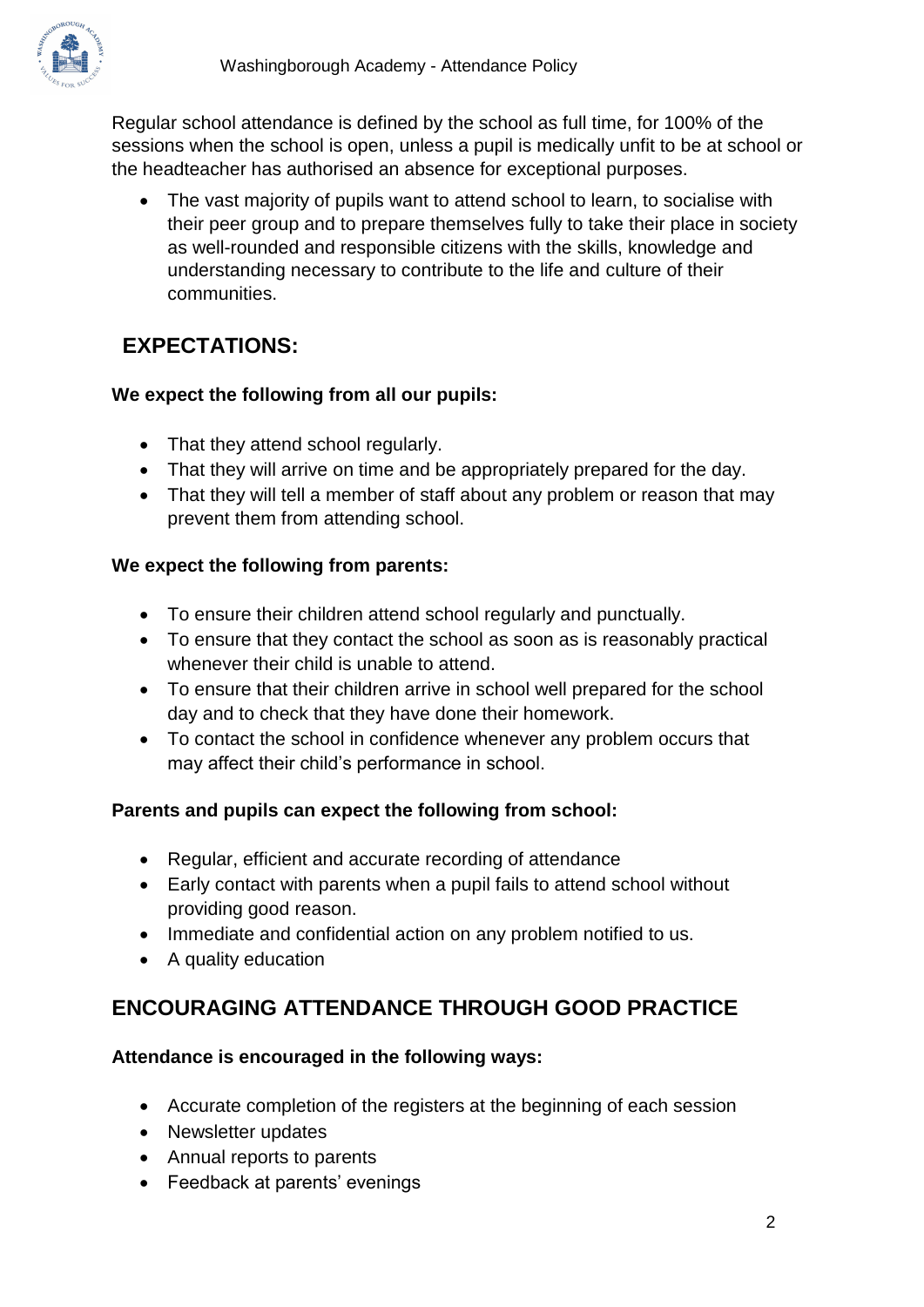

- Establishing a mechanism for working with those parents who are concerned that their children may be experiencing difficulty in attending school.
- Attendance information on the school website for parents
- The efficient use of a computerised registration system.

#### **The Importance of Registration:**

- An attendance register must be kept on which, at the beginning of each morning and afternoon session, pupils are marked present or absent.
- Accurate marking of registers, and appropriate maintenance of electronic and computerised systems can have a significant impact on overall school attendance and absence figures.
- Attendance registers, and bound copies of electronic registration print outs must be kept for a minimum of 3 years from the date that the last entries were made.

## **Categorising Absence:**

- Only the school, in the context of the law can authorise absence, a note or explanation from parents does not guarantee authorisation. If a class teacher does not accept the explanation offered for absence as a valid reason then the matter must be referred to the Head Teacher.
- Emerging patterns of absence must be reported to the Head Teacher.
- Reasons for absence should be entered in the register using the appropriate code.

#### **Authorised or Unauthorised Absence:**

Parents and carers are asked to notify the school by phone, email or in person as soon as is practicable if their child needs to be absent from school. **Authorised absence** is where the school either has given approval in advance for a pupil to be away or has accepted an explanation offered afterwards as a satisfactory reason for absence.

All other absence must be regarded as **unauthorised.** The following may be reasons for authorising absences:

- Illness
- Family bereavements
- Medical and dental appointments where proof is available and which could not have been attended out of school hours.
- Days of religious observance.
- Fixed term exclusion
- Permanent exclusion until removed from roll or re-instated.
- Other exceptional circumstance as agreed with the head teacher.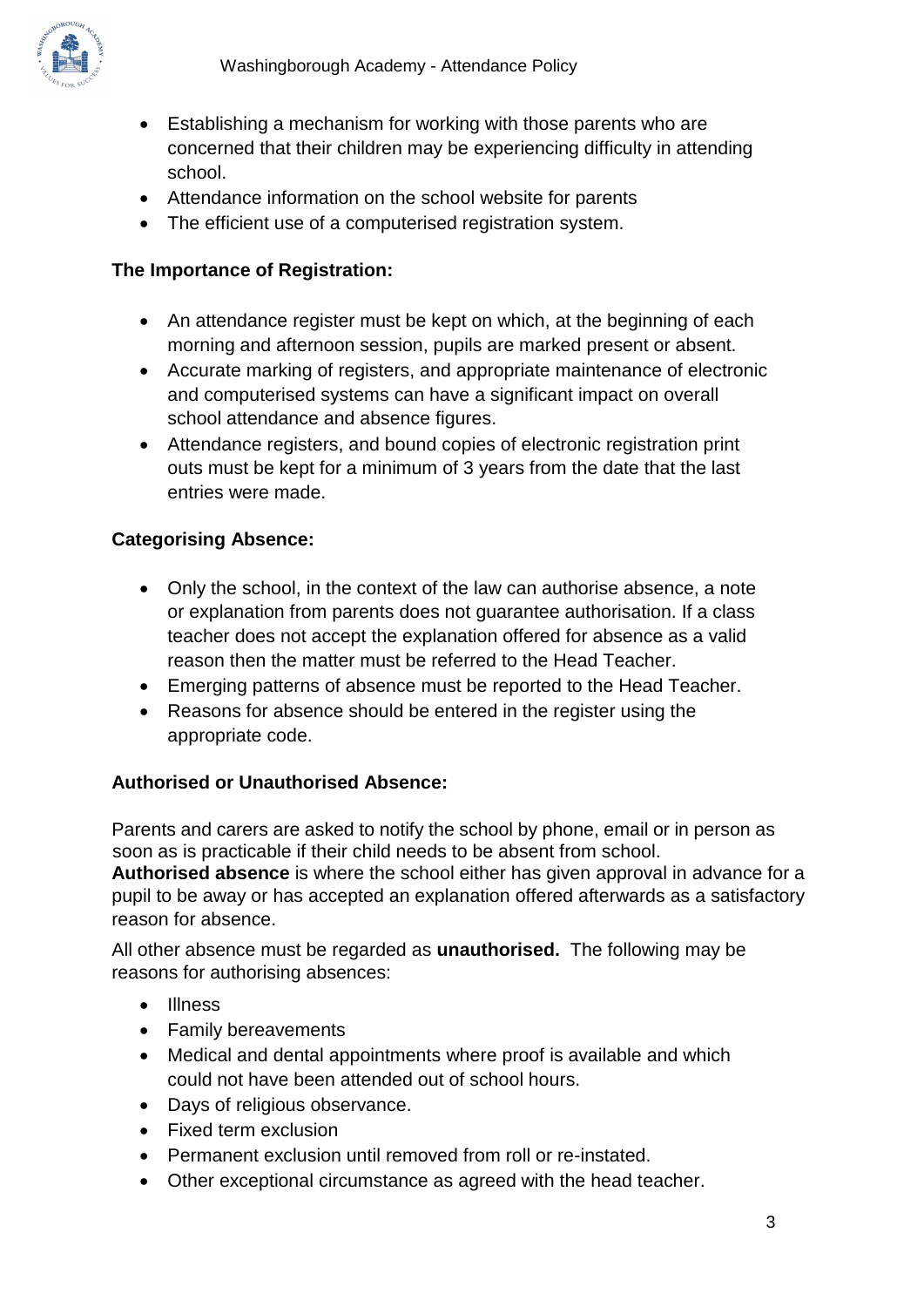

Absences for other reasons, such as the examples below, will **not** be authorised:

- To care for other family members/ minding the house/looking after siblings
- Birthdays
- Shopping for school uniform
- Head lice
- Family holiday
- Weekend breaks
- Family Anniversaries
- Death of a pet
- Travel problems (unless LCC taxi transport has failed to collect pupils)
- Lateness if registration is missed without explanation.
- No reason given.

#### **Lateness:**

The school actively discourages late arrival by challenging parents/carers who persistently allow their child to arrive late, or late without reasonable explanation.

#### **NON-ATTENDANCE:**

- Children are expected to arrive at school for 8:50am to be ready to begin their lessons by 9:00am. Arriving at 9am means they will miss the start of learning.
- Parents must contact the school as soon as possible, ideally before 8.50 but at the latest by 9.15am if their child is absent. This can be by e-mail, in person or by telephone.

If a child arrives late at school they must report to the office. If the school has not heard from parents/carers by 9.15am we will make every effort to contact parents/carers by telephone, in order to ascertain the reason for absence.

- Where there is no response, there may be a visit from a member of the school staff, Early Help or social services (if they are already involved).
- The school promotes a holistic approach to supporting good attendance and works with the Early Help Service to provide support if necessary.
- Where attendance monitoring identifies specific patterns of absence, or attendance levels drop below 93%, for which there is no clear reason parents will be invited to attend a meeting with the child's class teacher (appendix 1). This will be followed by a period of monitoring with a clear expectation that attendance will be 100% unless medical evidence of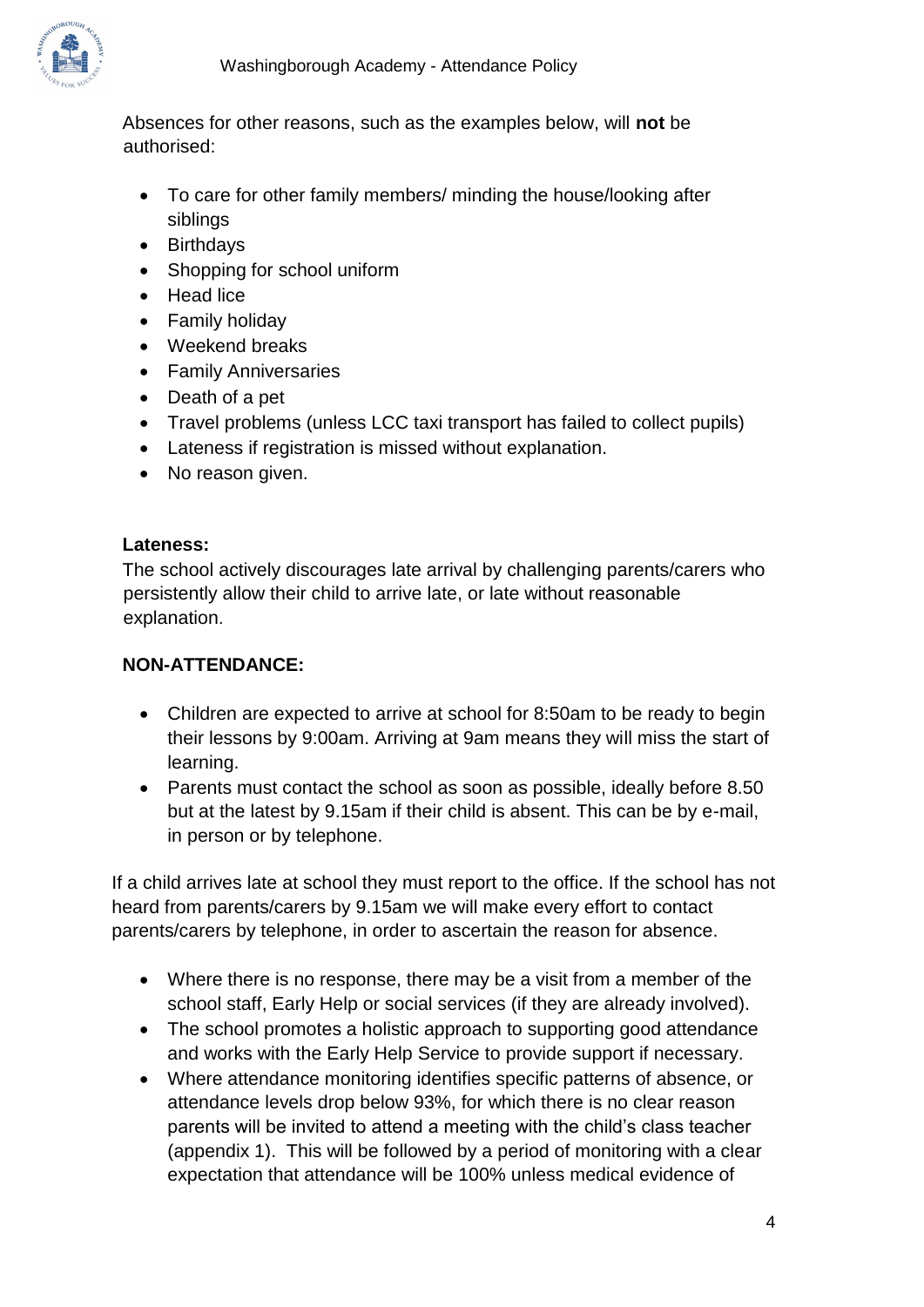

illness is provided. If the absence pattern continues appendix 2 and 3 will be followed within a 8-week period.

- If there is no improvement, then the case will be discussed again with a view to a formal referral being made to the county attendance team, if one has not already been made at an earlier stage. If a referral had already been made then the case will be reviewed and further action planned.
- Ultimately, parents can be issued with a Fixed Penalty Notice if there is no improvement after the interventions detailed above. If a child of compulsory school age fails to attend school regularly the parents may be guilty of an offence and can be prosecuted by the local authority under Section 444 of the Education Act 1996.

## **Absences during term time**

Under the 2006 regulations, parents must apply to the head teacher if they wish their child to be absent during term time. Only the head teacher can approve any absences. - The Education (Pupil Registration) (England) (Amendment) Regulations 2013 remove references to family holiday and extended leave as well as the statutory threshold of ten school days when referring to term time absence. The amendments make clear that **Head teachers may not grant any leave of absence during term time unless there are exceptional circumstances.** 

All requests for leave during term time must be made in advance by email or in writing to the school office. If the absence is not authorised and the parent takes the child out of school, the absence will be recorded as unauthorised and may be passed on to the county attendance team, if necessary.

#### **Long-term absence**

When children have an illness that means they will be away from school for over five days, the school will do all it can to send material home, so that they can keep up with their school work.

If the absence is likely to continue for an extended period, or be a repetitive absence, the school will contact the support services, so that arrangements can be made for the child to be given some tuition outside school.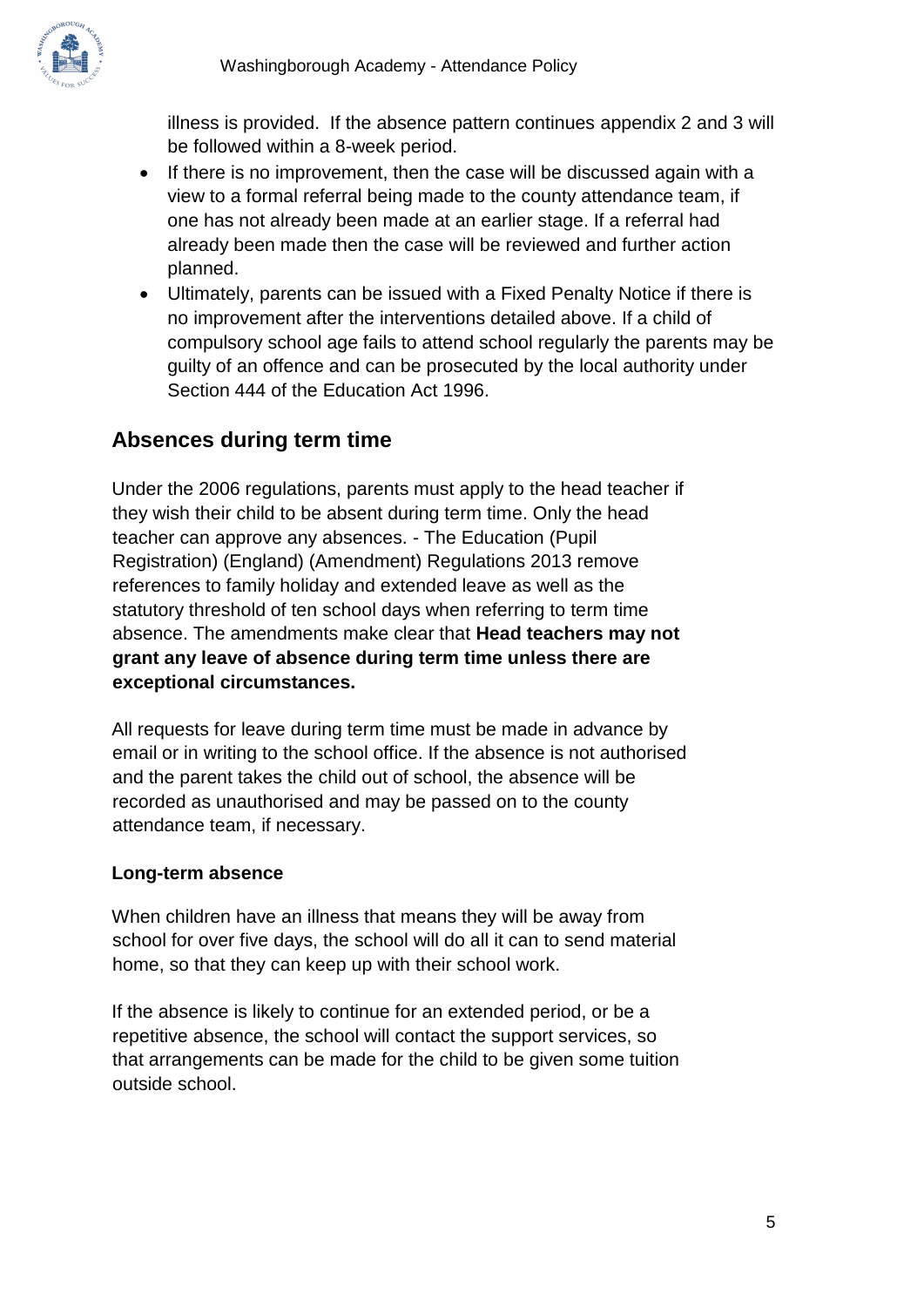

## **Reintegration:**

The return to school for a pupil after long-term absence requires special planning. For example, it may be appropriate to establish a Pastoral Support plan.

Designated staff will be responsible for deciding on the programme for return and for the management of that programme. All staff need to be aware that this is a difficult process that will require careful handling and that any problems should be notified to the responsible staff member as soon as possible. Programmes may need to be tailored to meet individual need and may involve phased, part-time re-entry with support in class as appropriate.

# **LIAISING WITH EXTERNAL AGENCIES**

Working Together –Washingborough Academy will work together in partnership with the full range of support services.

Poor school attendance may be a symptom of a wide range of institutional, community, family or individual circumstances. Many of these circumstances will demand expert support beyond the remit of the school or the county attendance team. It is therefore vital that strong partnerships are established with all agencies that work with children and young people. The county attendance team, may be able to help schools establish multi-agency meetings or may be able to advise on how schools can become involved in existing local arrangements.

Other Agencies to be used where appropriate in individual cases.

- Early Help Worker
- Educational Psychologists.
- Additional Needs
- Social Services.
- Local police

#### **Data Protection Act**

The Data Protection Act places obligations on all agencies that process, store and share information on any individual. It is important to have full regard for the requirements of the Act. Each school has a Data Protection Notification, which details the circumstances under which data is managed. Nothing in the legislation prevents a school sharing information with the police or social services where it is believed that a child or young person under the age of 18 is at risk of harm or is in need of safeguarding.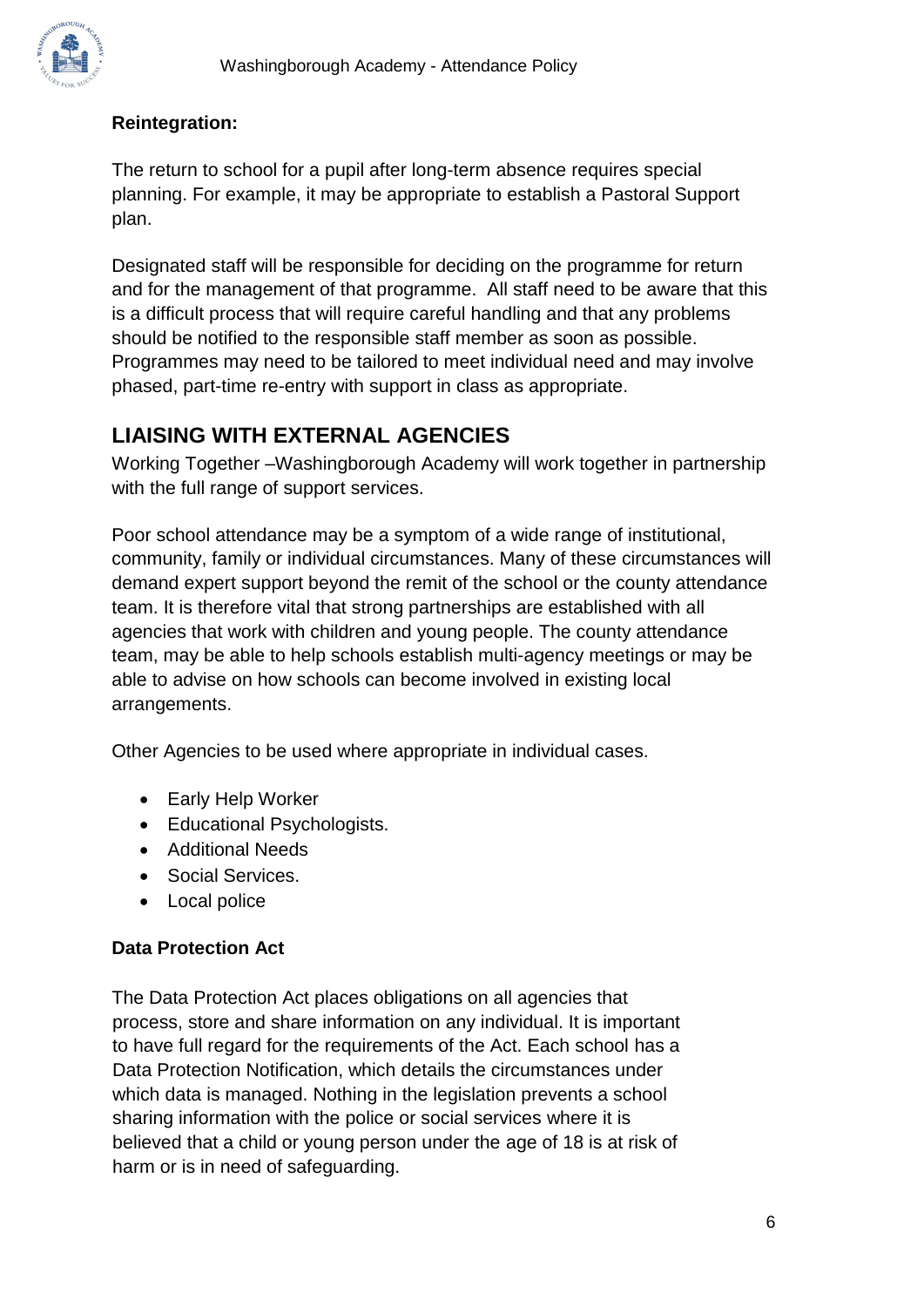**Appendix 1**  First Letter

Our Ref: Level 1

DATE

PARENT/CARER ADDRESS

Dear XXXXXXX

#### **FULL NAME OF PUPIL – CLASS - YEAR GROUP – ATTENDANCE FIGURE % Attendance**

I am writing to express my concern at XXX NAME OF CHILD XXX high levels of absence from school since the start of this academic year. XXX percentage attendance rate is currently less than 93%.

Our school acknowledges that each family's circumstances are different and works in partnership with parents to provide the best education for every child. Pupils' welfare is of paramount importance to us and we believe that regular attendance throughout the year is essential for their success and fulfilment.

If you, or XXX NAME OF CHILD XXX, have any concerns that are influencing her absence, please do not hesitate to contact me. I hope that together we can move forward to improve her attendance.

Yours sincerely

XXX NAME OF CLASS TEACHER XXX **Class Teacher**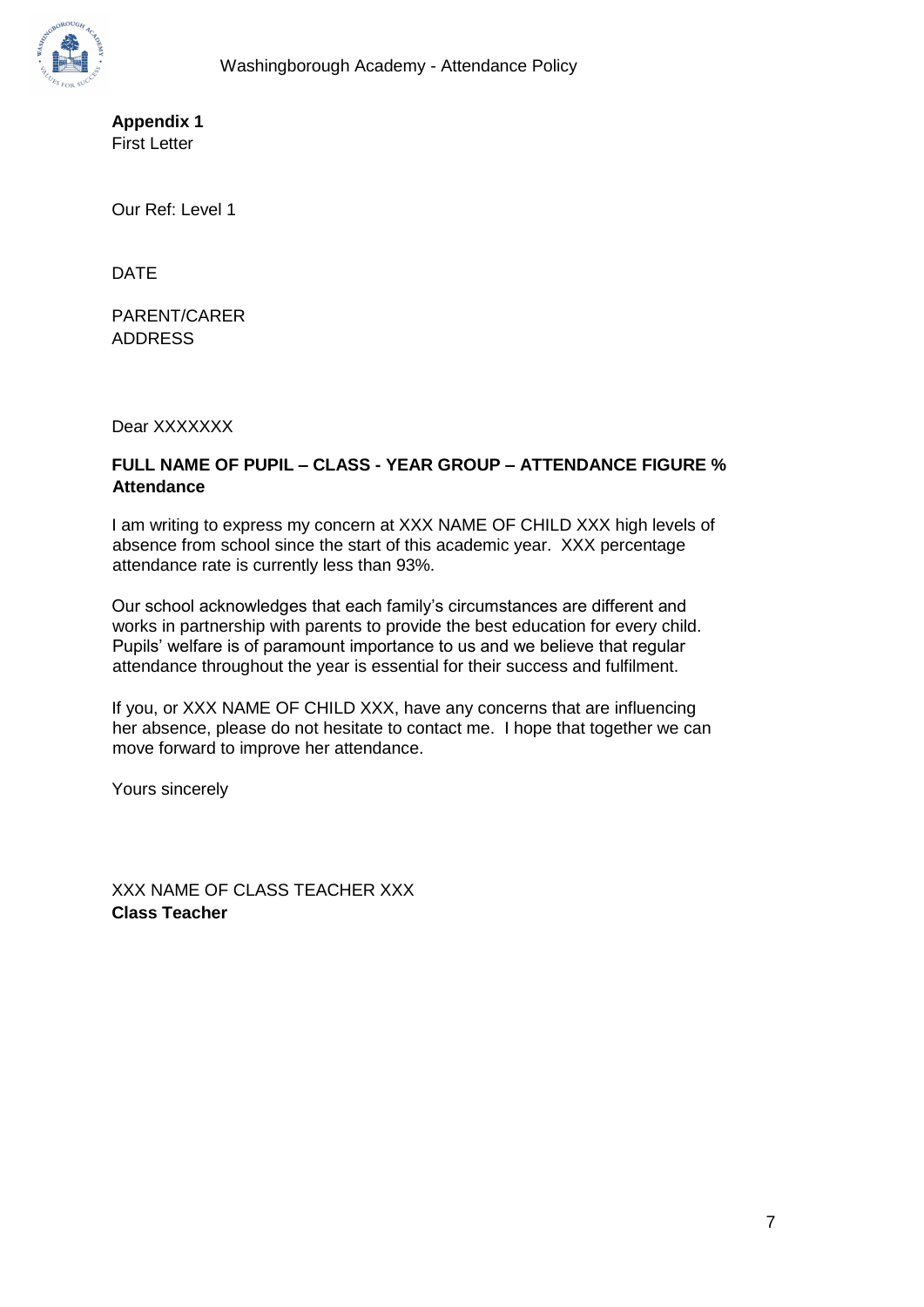

**Appendix 2**  Second letter

Our Ref: Level 2

DATE

PARENT/CARER ADDRESS

Dear XXXXXXX

#### **FULL NAME OF PUPIL – CLASS - YEAR GROUP – ATTENDANCE FIGURE % Attendance**

I am writing to express my concern at XXX NAME OF CHILD XXX high levels of absence from school since the start of this academic year. XXX percentage attendance rate is currently less than 93% that was brought to your attention in our last letter dated XXXXXXXXX; unfortunately, XXX attendance rate is still below the required number.

Our school acknowledges that each family's circumstances are different and works in partnership with parents to provide the best education for every child. However, our pupils' welfare is of paramount importance to us and we believe that regular attendance throughout the year is essential. As highlighted in our Attendance Policy (a copy can be found on our website), if improvements in attendance are not immediately forthcoming, we will make a formal referral to the county attendance team, and a Fixed Penalty Notice may be imposed.

I would therefore like to meet with you on XXXXXXXXXX at XXX to discuss how we can work together to improve XXX NAME OF CHILD XXX attendance. If you are unable to attend this meeting please contact me on 01522 801355 to arrange a more convenient time.

I look forward to hearing from you.

Yours sincerely

XXX NAME OF CLASS TEACHER XXX **Class Teacher**